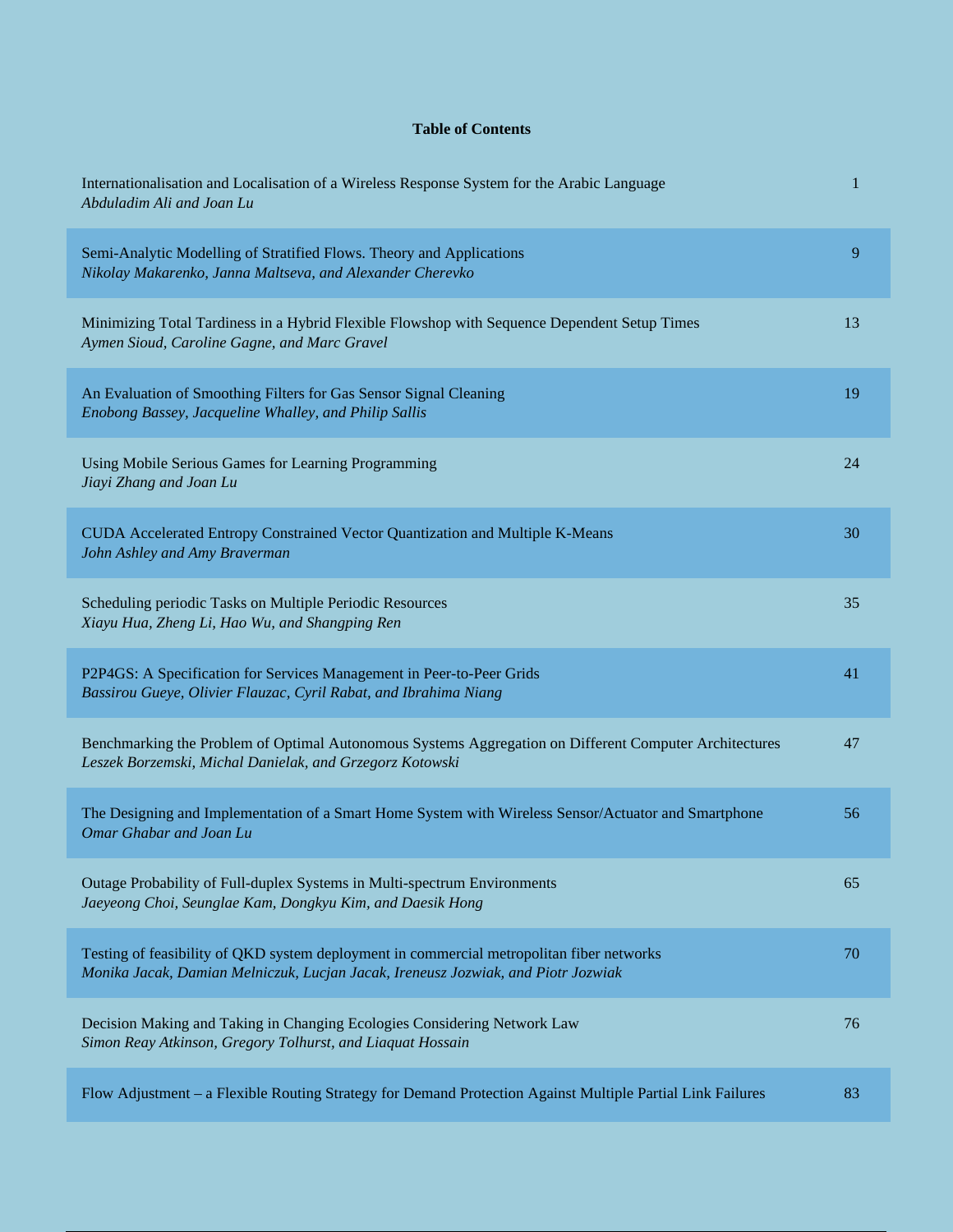| Yoann Fouquet, Dritan Nace, Michal Pioro, and Michael Poss                                                                                                                   |     |
|------------------------------------------------------------------------------------------------------------------------------------------------------------------------------|-----|
| <b>Agent Supported QoS Management</b><br>Malgorzata Pankowska and Wojciech Kamieniecki                                                                                       | 91  |
| Ontology-based Management of a Network for Distributed Control System<br>Dariusz Choinski, Michal Senik, and Bartosz Pietrzyk                                                | 97  |
| Fairness Improvement of Multiple-Bottleneck Flow in Data Center Networks<br>Kenta Matsushima, Yuki Tanisawa, and Miki Yamamoto                                               | 103 |
| Multi-layer Power Saving System Model Including Virtualization Server and Many-core Server<br>Joon-young Jung, Dong-oh Kang, Heong-jik Lee, Jang-ho Choi, and Chang-seok Bae | 109 |
| Trans-Organizational Role-Based Access Control in Android<br>Jason Paul Cruz and Yuichi Kaji                                                                                 | 114 |
| Scalable, Self-configurable Eduroam by using Distributed Hash Table<br>Hiep T. Nguyen Tri, Rajashree S. Sokasane, and Kyungbaek Kim                                          | 120 |
| Integrated Learning Environment for Smart Grid Security<br>Kewen Wang, Yi Pan, Wenzhan Song, Weichao Wang, and Le Xie                                                        | 126 |
| A SAML Metadata Broker for Dynamic Federations and Inter-Federations<br>Daniela Pohn, Stefan Metzger, and Wolfgang Hommel                                                    | 132 |
| Intrusions Detection System Based on Ubiquitous Network Nodes<br>Lynda Sellami, Djilali Idoughi, and Abderrahmane Baadache                                                   | 138 |
| Fast Person Identification Using JPEG2000 Compressed ECG Data<br>Yi-Ting Wu, Hung-Tsai Wu, and Wen-Whei Chang                                                                | 144 |
| Teaching Networking: A Hands-on Approach that Relies on Emulation-based Projects<br>Antonio Nogueira and Paulo Salvador                                                      | 149 |
| Computing Optimised Result Matrices for the Processing of Objects from Knowledge Resources<br>Claus-Peter Ruckemann                                                          | 156 |
| Research on Classification of Fiber Intrusion Signal Based on Supported Vector Machines<br>Jie Zhu                                                                           | 163 |
| A Constraint-Based Graphical Approach to Modelling Construction Systems: An alternative to discrete-event<br>simulation                                                      | 168 |